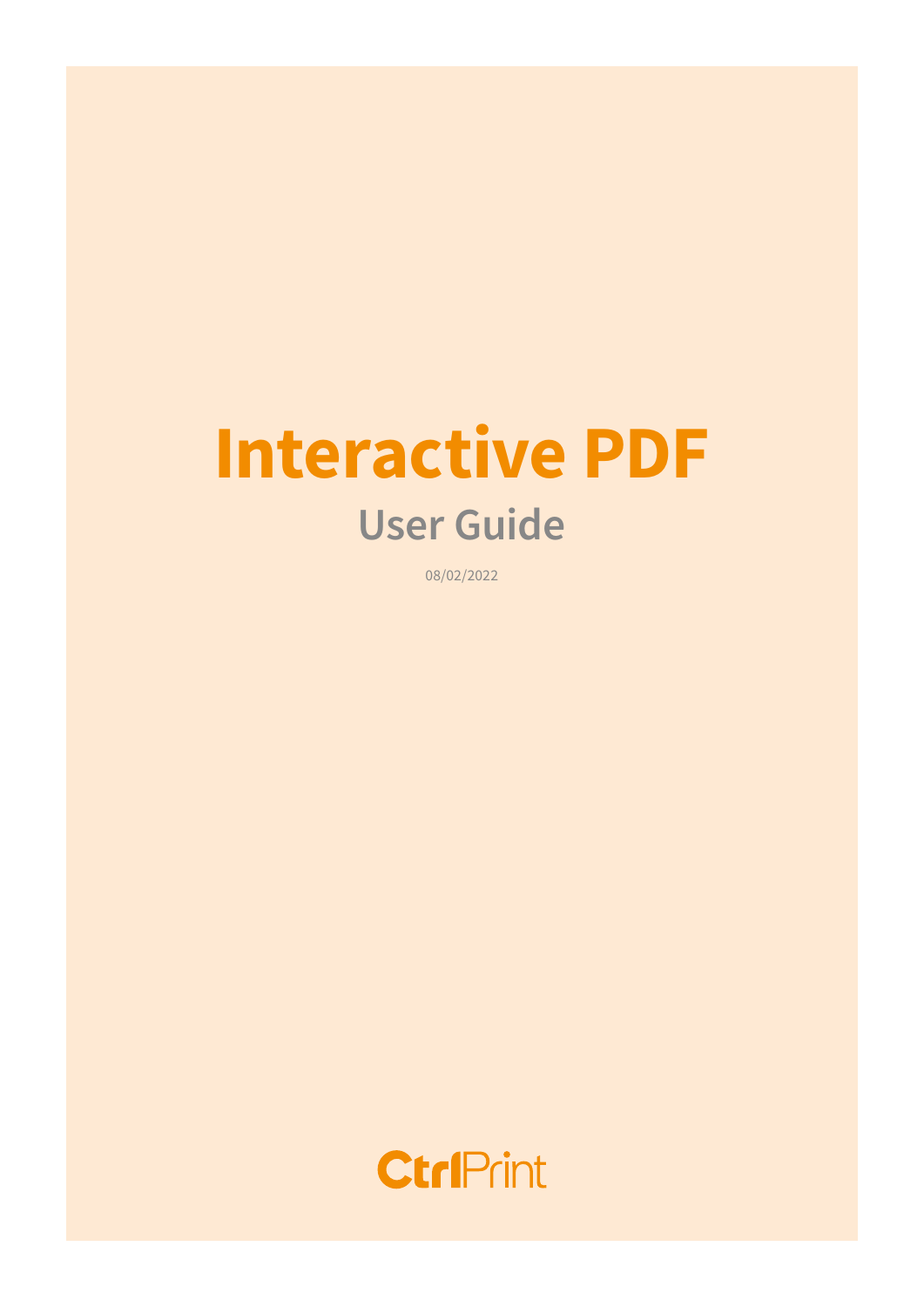# Create buttons in Acrobat

This guide shows how you can create buttons in Acrobat and duplicate them in the document in an easy way.

### GETTING STARTED **B ⊙ ▲** 1. Start by opening the PDF you want to make interactive.  $2 \boxtimes \Omega$ 而 Q 2. Open the tool "Rich Media".  $^{\circ}$ 3. If the tool isn't available, you can add it by opening "More Tools". 印  $\overline{\bullet}$  $\blacksquare$ 冨 Rich Media  $\Box$  $\lambda_0$

# ADD BUTTON

 $\sim$ 

. . . . . . . .

| File Edit View E-Sign Window Help<br>Tools<br>Annual-report-202 x<br>Home<br>$^{\circ}$<br><b>CD</b><br>而<br>$\odot$<br>$\Theta$<br>$\odot$<br>$O_{\omega}$<br>₿<br>國、<br>T<br>巨<br>$\Omega$<br>⊞<br>95,2%<br>⊕<br>a.<br>4 / 110<br>⋫<br>53<br>Add 3D<br>Add Sound Add Video<br><b>OK</b> Add Button<br>Select Object<br><b>Rich Media</b><br><b>MACRO</b><br>MISSION AND GOAL<br>STRATEGY AND MANAGEMENT<br><b>ACCOUNTS AND NOTES</b><br><b>SUSTAINABILITY</b><br><b>DIRECTORS' REPORT</b><br>uttoni<br><b>Field Name:</b><br>Button2<br><b>All Properties</b><br><b>Required field</b> | 1. Click "Add button".<br>2. Make a square where you want<br>the button.<br>3. Click on "All Properties" to open<br>the settings for the button. |  |  |  |  |  |  |  |
|------------------------------------------------------------------------------------------------------------------------------------------------------------------------------------------------------------------------------------------------------------------------------------------------------------------------------------------------------------------------------------------------------------------------------------------------------------------------------------------------------------------------------------------------------------------------------------------|--------------------------------------------------------------------------------------------------------------------------------------------------|--|--|--|--|--|--|--|
|                                                                                                                                                                                                                                                                                                                                                                                                                                                                                                                                                                                          |                                                                                                                                                  |  |  |  |  |  |  |  |
|                                                                                                                                                                                                                                                                                                                                                                                                                                                                                                                                                                                          |                                                                                                                                                  |  |  |  |  |  |  |  |
|                                                                                                                                                                                                                                                                                                                                                                                                                                                                                                                                                                                          |                                                                                                                                                  |  |  |  |  |  |  |  |
|                                                                                                                                                                                                                                                                                                                                                                                                                                                                                                                                                                                          |                                                                                                                                                  |  |  |  |  |  |  |  |

Interactive PDF User Guide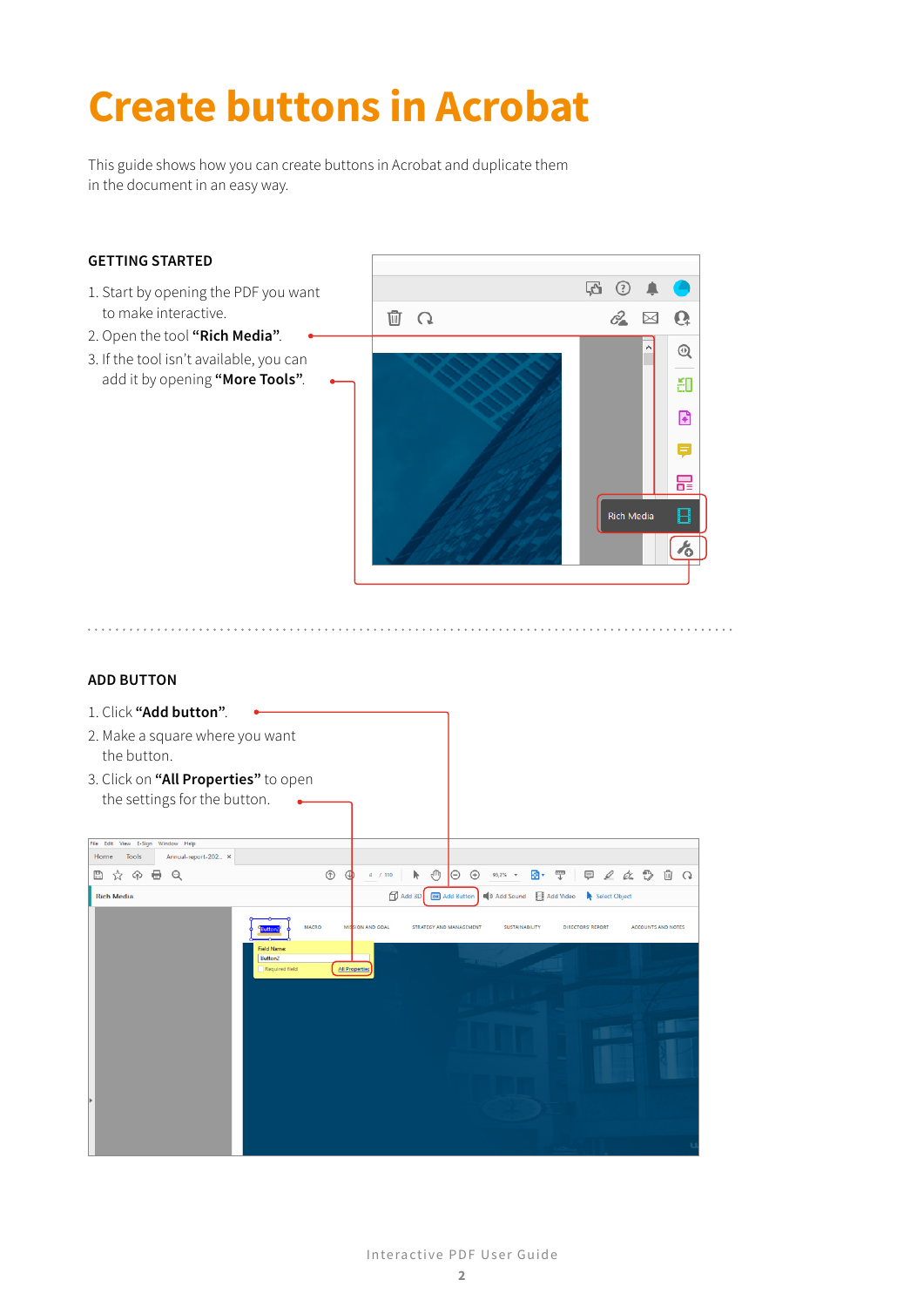# SETTINGS FOR THE BUTTON

1. See settings beneath to create an invisible button.

| <b>Button Properties</b>                                                                 |             | <b>Button Properties</b> |                                                              |                                                    |                                    |            |
|------------------------------------------------------------------------------------------|-------------|--------------------------|--------------------------------------------------------------|----------------------------------------------------|------------------------------------|------------|
| General Appearance Position Options Actions                                              |             |                          | General Appearance Position Options Actions                  |                                                    |                                    |            |
| Button3<br>Name:                                                                         |             |                          | <b>Borders and Colors</b>                                    |                                                    |                                    |            |
| <b>Tooltip:</b>                                                                          |             |                          | <b>Border Color:</b>                                         | <b>Line Thickness:</b><br>$\overline{\phantom{a}}$ | Thin                               |            |
|                                                                                          |             |                          | Fill Color:                                                  | N<br>Line Style:                                   | Solid                              |            |
|                                                                                          |             |                          | Text                                                         |                                                    |                                    |            |
|                                                                                          |             |                          | <b>Font Size:</b>                                            | 12                                                 | <b>Text Color:</b><br>$\checkmark$ |            |
|                                                                                          |             |                          | Font:                                                        | <b>Helvetica Bold</b>                              |                                    | $\sim$     |
| <b>Common Properties</b>                                                                 |             |                          |                                                              |                                                    |                                    |            |
| $\smallsmile$<br>Form Field:<br>Hidden                                                   | Read Only   |                          |                                                              |                                                    |                                    |            |
| $\overline{\phantom{a}}$<br>degrees<br>Orientation:<br>$\checkmark$                      | Required    |                          |                                                              |                                                    |                                    |            |
|                                                                                          |             | Locked                   |                                                              |                                                    |                                    | Close      |
|                                                                                          | Close       |                          |                                                              |                                                    |                                    |            |
|                                                                                          |             |                          |                                                              |                                                    |                                    |            |
|                                                                                          |             | <b>Button Properties</b> |                                                              |                                                    |                                    |            |
|                                                                                          |             |                          | General Appearance Position Options Actions<br>Add an Action |                                                    |                                    |            |
| Label only<br>Layout:<br>$\checkmark$                                                    | Advanced    |                          | Select Trigger:<br>Mouse Up                                  | $\check{~}$                                        |                                    |            |
|                                                                                          |             |                          | Select Action: Go to a page view                             |                                                    |                                    | $\backsim$ |
| None<br><b>Behavior:</b><br>$\checkmark$                                                 |             |                          |                                                              |                                                    |                                    | Add        |
| Icon and Label<br>State:                                                                 |             |                          | <b>Actions</b>                                               |                                                    |                                    |            |
| Up<br>Label:                                                                             |             |                          |                                                              |                                                    |                                    |            |
| Icon:                                                                                    |             |                          |                                                              |                                                    |                                    |            |
| $\Box$ Locked<br><b>Button Properties</b><br>General Appearance Position Options Actions | Choose Icon |                          |                                                              |                                                    |                                    |            |
|                                                                                          | Clear       |                          |                                                              |                                                    |                                    |            |
|                                                                                          |             |                          | Up                                                           | Down                                               | Edit                               | Delete     |

#### CREATE LINK TO PAGE

- 1. Click "Add". •
- 2. Navigate to the page you want the link to go to.
- 3. Click "Set link" to set the destination of the link. .

| General Appearance Position Options Actions |               | <b>Note</b>                           | 31 Dec 2020 | 31 Dec 2019 |
|---------------------------------------------|---------------|---------------------------------------|-------------|-------------|
| Add an Action                               |               |                                       |             |             |
|                                             |               | Create Go to View                     |             |             |
| Mouse Up<br>Select Trigger:<br>$\sim$       |               |                                       |             | 161 554     |
|                                             |               | Use the scrollbars, mouse, and zoom   |             | 78 168      |
| <b>Select Action:</b><br>Go to a page view  | $\checkmark$  | tools to select the target view, then |             | 133 875     |
|                                             |               | press Set Link to create the link     |             | 5 7 3 4     |
|                                             | Add           | destination.                          |             | 3 9 0 8     |
|                                             |               |                                       |             | 206         |
| Actions                                     |               | <b>Set Link</b>                       | Cancel      | 1721        |
| □ Mouse Up                                  |               |                                       |             | 385 166     |
|                                             |               |                                       |             |             |
| Go to a page in this document               |               |                                       |             |             |
|                                             |               | 10                                    | 2 4 1 2     | 1537        |
| Page: 83                                    |               | 13                                    | 3578        | 1589        |
| Zoom level: Custom                          |               | 14                                    | 222         | 690         |
|                                             |               |                                       | 6 2 12      | 3 816       |
|                                             |               | 15                                    |             |             |
| Edit<br>Up<br>Down                          | <b>Delete</b> |                                       | 381 350     | 334 828     |
|                                             |               |                                       | $-7902$     | $-6,520$    |
|                                             |               |                                       | 12776       | 53 042      |

#### Interactive PDF User Guide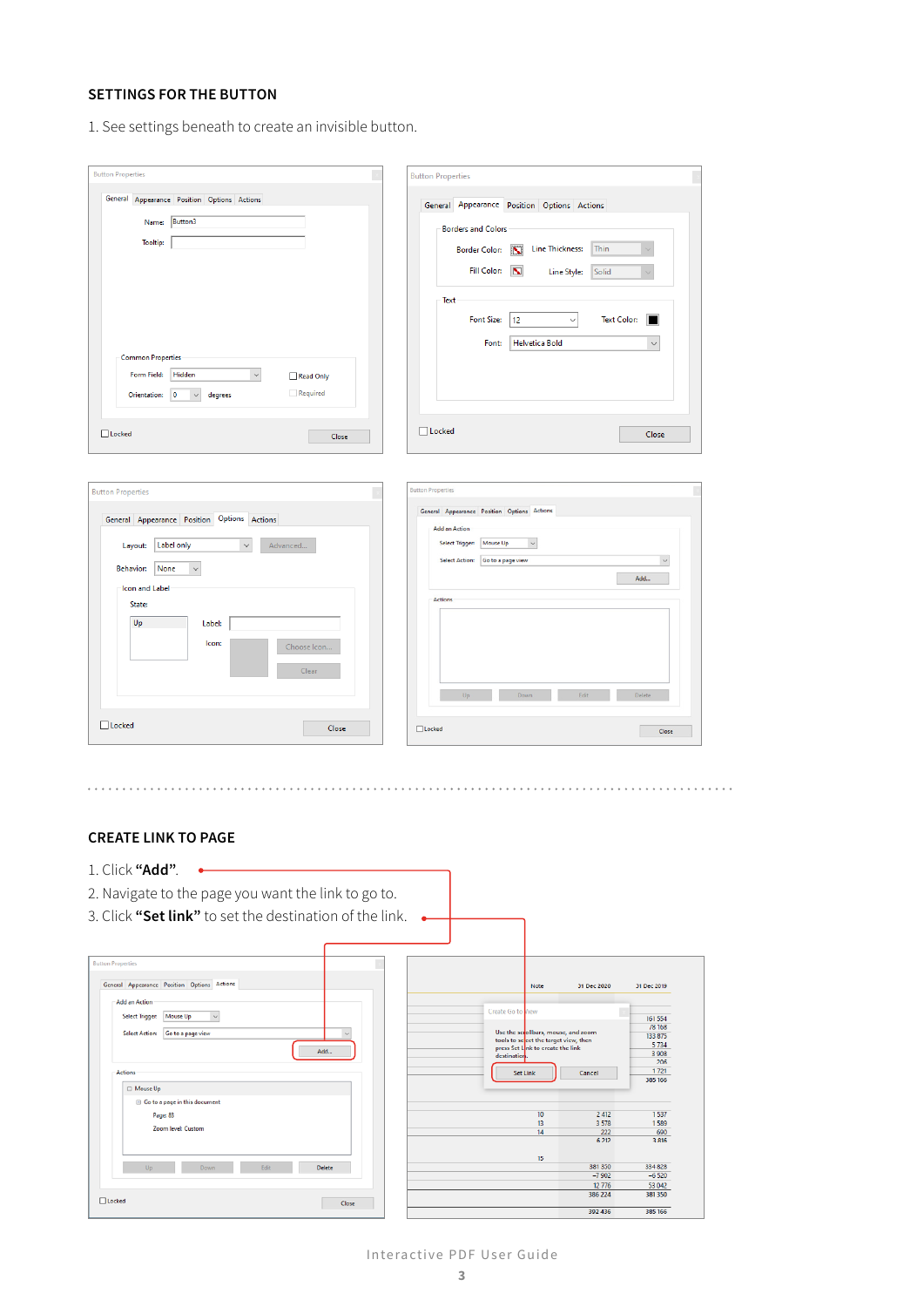### FINALISING

- 1. Right click on the button to set your new settings as default so you don't need to change it every time you make a new button.
	- 2. Copy and paste the button to the other navigation headlines.  $\bullet$
	- 3. Change the destination of the link for each button. Open "Button Properties/Actions" and click "Delete". Then click "Add" and set a new page link.
- 4. Select all buttons. Right click on one button and choose "Duplicate across pages". Now you have all buttons on all pages.

|                                        | General Appearance Position Options Actions<br><b>Add an Action</b> |
|----------------------------------------|---------------------------------------------------------------------|
| Move Up in Tab Order                   | $\checkmark$<br>Select Trigger:<br>Mouse Up                         |
| Move Down in Tab Order                 | Go to a page view<br><b>Select Action:</b>                          |
| Rename Field                           | Add                                                                 |
| Set as Reguired Field                  | <b>Actions</b>                                                      |
| <b>Add New Field</b><br>r              | □ Mouse Up                                                          |
| $Ctrl+X$<br>Cut                        | Go to a page in this document                                       |
| $Ctrl + C$<br>Copy                     | Page: 16<br>Zoom level: Custom                                      |
| <b>Delete</b>                          |                                                                     |
| $Ctrl + A$<br>Select All               | Down<br>Edit<br>Delete<br>Up                                        |
| Align, Distribute or Center            |                                                                     |
| Set Fields to Same Size<br>٠           | $\Box$ Locked<br>Close                                              |
| Create Multiple Copies                 |                                                                     |
| Show Tab Numbers                       |                                                                     |
| Duplicate Across Pages                 |                                                                     |
| $Ctrl + U$<br>Show Grid                |                                                                     |
| Use Current Properties as New Defaults |                                                                     |
|                                        |                                                                     |
|                                        |                                                                     |

| <b>Button3</b><br><b>Button3</b> | MISS Button3 GOAL<br>Properties                        | STRATEGY Button <sup>3</sup> NAGEMENT | SUS Button3 ITY | DIRECButton3 PORT | ACCOURCHITON NOTES<br><b>FUND Button3</b> ANCE |
|----------------------------------|--------------------------------------------------------|---------------------------------------|-----------------|-------------------|------------------------------------------------|
|                                  | Move Up in Tab Order                                   |                                       |                 |                   |                                                |
|                                  | Move Down in Tab Order<br>Rename Field                 |                                       |                 |                   |                                                |
|                                  | Set as Reguired Field<br>Add New Field                 | ٠                                     |                 |                   |                                                |
|                                  | Cut                                                    | $Ctrl+X$                              |                 |                   |                                                |
|                                  | Copy<br>Delete                                         | $CutH+C$                              |                 |                   |                                                |
|                                  | Select All                                             | $Ctrl + A$                            |                 |                   |                                                |
|                                  | Align, Distribute or Center<br>Set Fields to Same Size | $\,$<br>$\,$                          |                 |                   |                                                |
|                                  | Create Multiple Copies<br>Show Tab Numbers             |                                       |                 |                   |                                                |
|                                  |                                                        |                                       |                 |                   |                                                |

#### Interactive PDF User Guide